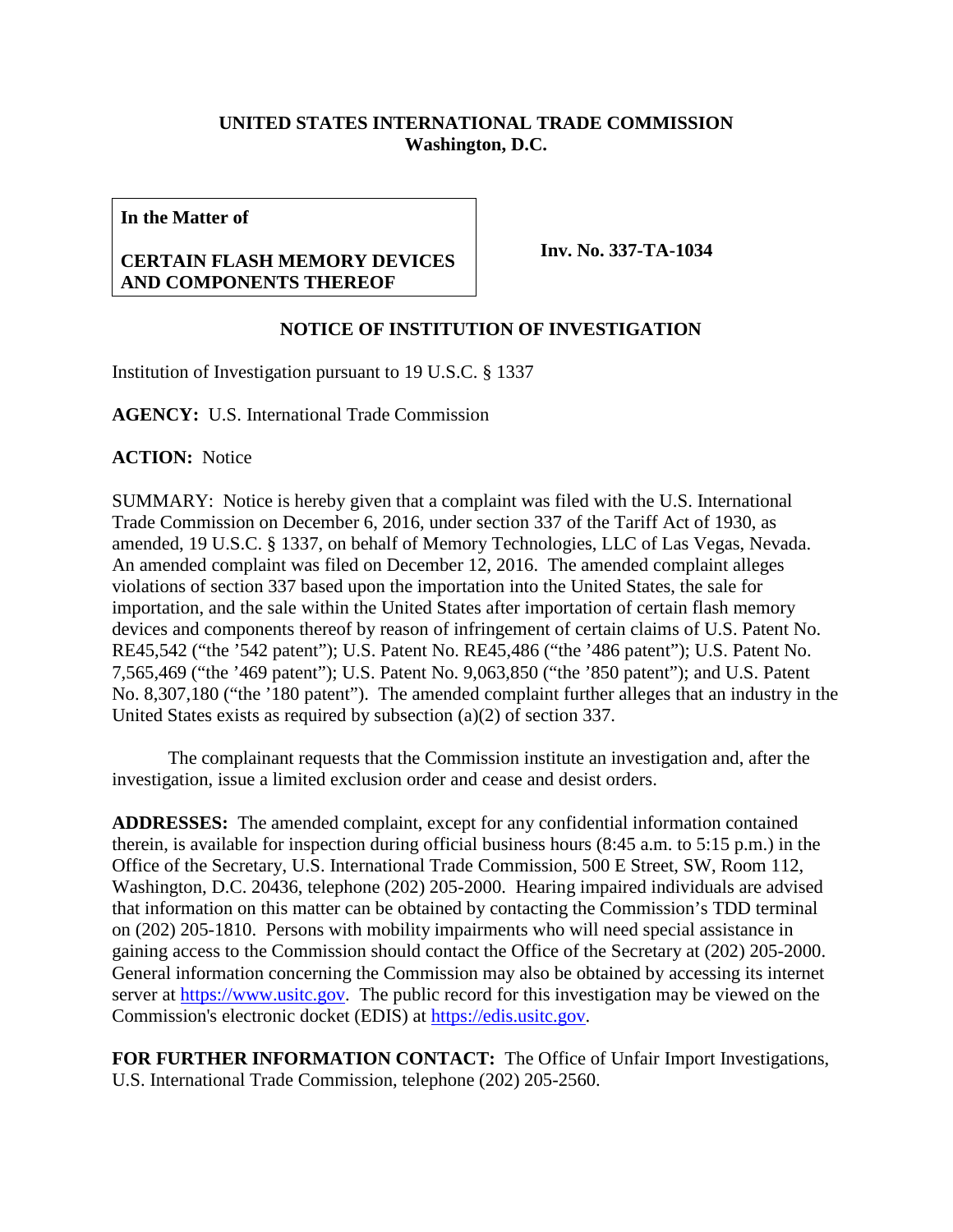**AUTHORITY:** The authority for institution of this investigation is contained in section 337 of the Tariff Act of 1930, as amended, and in section 210.10 of the Commission's Rules of Practice and Procedure, 19 C.F.R. § 210.10 (2016).

**SCOPE OF INVESTIGATION:** Having considered the amended complaint, the U.S. International Trade Commission, on January 5, 2017, **ORDERED THAT** –

(1) Pursuant to subsection (b) of section 337 of the Tariff Act of 1930, as amended, an investigation be instituted to determine whether there is a violation of subsection  $(a)(1)(B)$  of section 337 in the importation into the United States, the sale for importation, or the sale within the United States after importation of certain flash memory devices and components thereof by reason of infringement of one or more of claim 38 of the '542 patent; claims 6, 9, 10, 22, 23, 26, and 27 of the '486 patent; claim 19 of the '469 patent; claim 10 of the '850 patent; and claims 17-19, 21, 22, and 27 of the '180 patent, and whether an industry in the United States exists as required by subsection (a)(2) of section 337;

(2) Pursuant to Commission Rule  $210.50(b)(1)$ , 19 C.F.R. §  $210.50(b)(1)$ , the presiding Administrative Law Judge shall take evidence or other information and hear arguments from the parties or other interested persons with respect to the public interest in this investigation, as appropriate, and provide the Commission with findings of fact and a recommended determination on this issue, which shall be limited to the statutory public interest factors set forth in 19 U.S.C. sections  $1337(d)(1)$ ,  $(f)(1)$ ,  $(g)(1)$ ;

(3) For the purpose of the investigation so instituted, the following are hereby named as parties upon which this notice of investigation shall be served:

(a) The complainant is:

Memory Technologies, LLC 6787 W. Tropicana Avenue., Suite 238 Las Vegas, NV 89103

(b) The respondents are the following entities alleged to be in violation of section 337, and are the parties upon which the amended complaint is to be served:

> SanDisk LLC 951 SanDisk Drive Milpitas, CA 95035

Western Digital Corporation 3355 Michelson Drive, Suite 100 Irvine, CA 92612

Western Digital Technologies, Inc. 951 SanDisk Drive Milpitas, CA 95035